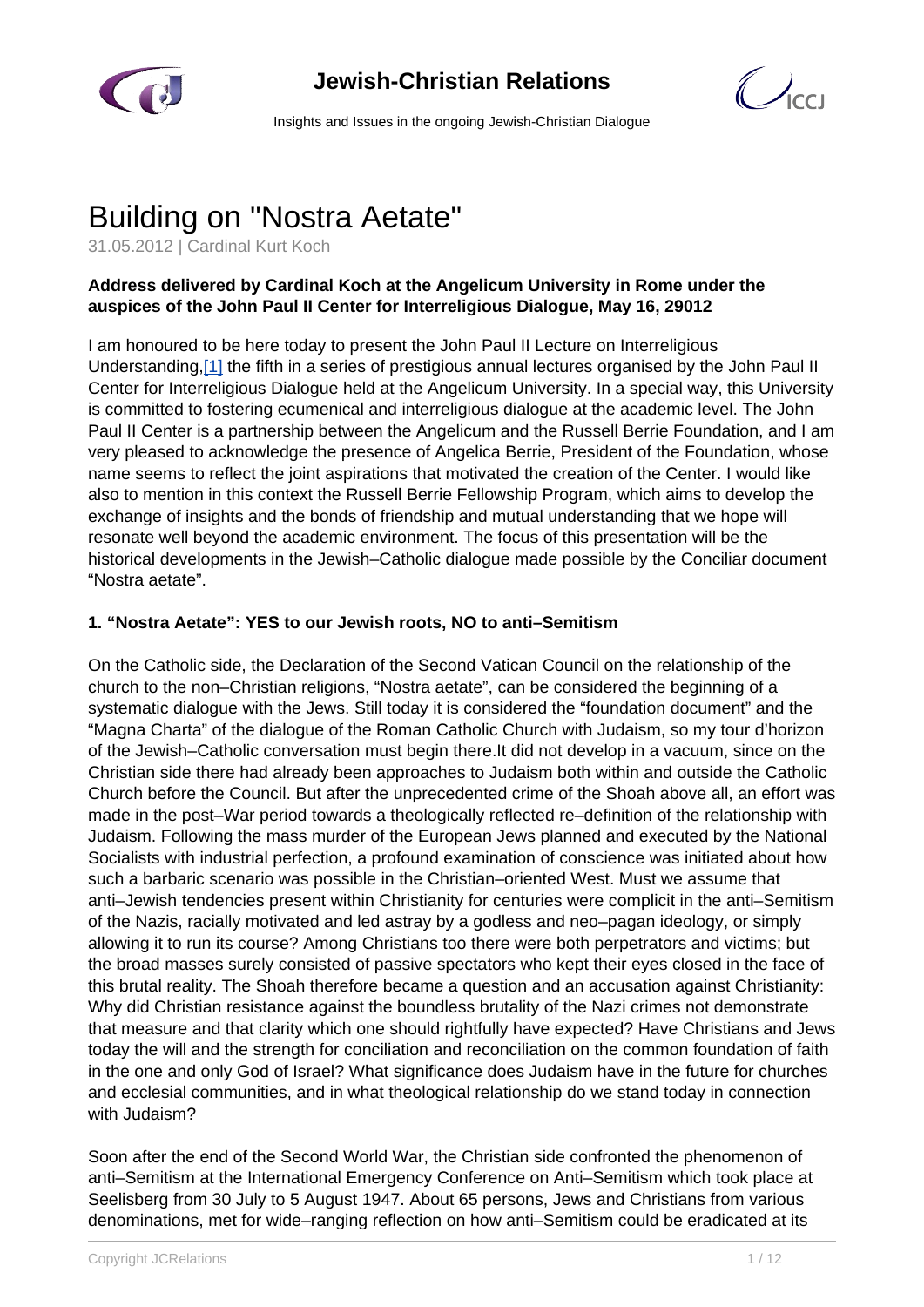roots. The meeting at Seelisberg aimed at laying a new foundation for the dialogue between Jews and Christians, and giving a stimulus towards mutual understanding. The perspectives which have become known as the "Ten Points of Seelisberg" have over time become path–breaking, and in one way or another found their way into the Council declaration "Nostra aetate", even though in this text a decidedly theological framework was given to the relationship with Judaism. This declaration in fact begins with a reflection on the mystery of the church and a reminder of the deep bond which links the people of the New Covenant with the tribe of Abraham in a spiritual way. "Nostra aetate" and the "Ten Points of Seelisberg" both emphasise that the disdain, disparagement and contempt of Judaism must be avoided at all costs, and therefore the Jewish roots of Christianity are explicitly given prominence. At the same time the two declarations converge – each naturally in a different way – in rejecting the accusation which has unfortunately survived over centuries in various places, that the Jews were "deicides".

In the Christian sphere, coming to terms with the Shoah is certainly one of the major motivations leading to the drafting of "Nostra aetate". But other reasons can surely also be identified: Within Catholic theology following the appearance of the encyclical "Divino afflante spiritu" by Pope Pius XII in 1943, biblical studies were opened up  $-$  though with cautious beginners' steps  $-$  to historical–critical biblical interpretation, which implies that one began to read the biblical texts in their historic context and within the religious traditions prevailing in their time. This process ultimately found its doctrinal expression in the Conciliar decree on divine revelation "Dei verbum", or more precisely in the instruction that the exegete should carefully research what the authors of the biblical texts really intended to say: "Those who search out the intentions of the sacred writers must among other things have regard for literary forms. For truth is proposed and expressed in a variety of ways, depending on whether a text is history of one kind or another, or whether its form is that of prophecy, poetry or some other form of speech."[2] The precise observation of historical religious traditions reflected in the texts of sacred scripture had as a consequence that the figure of Jesus of Nazareth was located ever more clearly within the Judaism of his time. In this way the New Testament was placed entirely within the framework of Jewish traditions, and Jesus was perceived as a Jew of his time who felt an obligation to these traditions. This view also found its way into the Council declaration "Nostra aetate", when it states with reference to the Letter to the Romans (9:5), that "Jesus stems according to the flesh from the people of Israel, and the church recalls the fact that the apostles, her foundation stones and pillars, sprang from the Jewish people, as well as most of the early disciples who proclaimed Christ to the world."[3] Since "Nostra aetate" it has therefore become part of the cantus firmus of Jewish–Christian dialogue to call to mind and to emphasise the Jewish roots of the Christian faith. During his visit to the Roman synagogue on 13 April 1986 Pope John Paul II expressed this in the vivid and impressive words: "The Jewish religion is not something 'extrinsic' to us but in a certain way is 'intrinsic' to our own religion. With Judaism we therefore have a relationship we do not have with any other religion. You are our dearly beloved brothers and in a certain way it could be said, our elder brothers." $[4]$ 

However, it was not only theological insights which led the Christian side to seek theoretical and practical rapprochement with Judaism. In fact, political and pragmatic reasons also played a not inconsequential role in this. Since the foundation of the State of Israel in 1948, the Catholic Church sees itself confronted in the Holy Land with the reality that it has to develop its pastoral life within a state which decidedly understands itself as Jewish. Israel is the only land in the world with a majority Jewish population, and for that reason alone the Christians living there must necessarily engage in dialogue with them. In this regard the Holy See has consistently pursued two goals, that is enabling on the one hand unhindered pastoral activity of the Catholic congregations in the Holy Land, and on the other, free access to the sacred sites of Christians for Christian pilgrims. That requires in the first instance political dialogue with the ruling executive of the State of Israel, which from the Jewish perspective must naturally always be embedded in a dialogue with the religious authorities of Judaism. Christians seem to be rather inclined to differentiate and delimit political and religious affairs from one another, while Judaism strives to converge and integrate the two dimensions.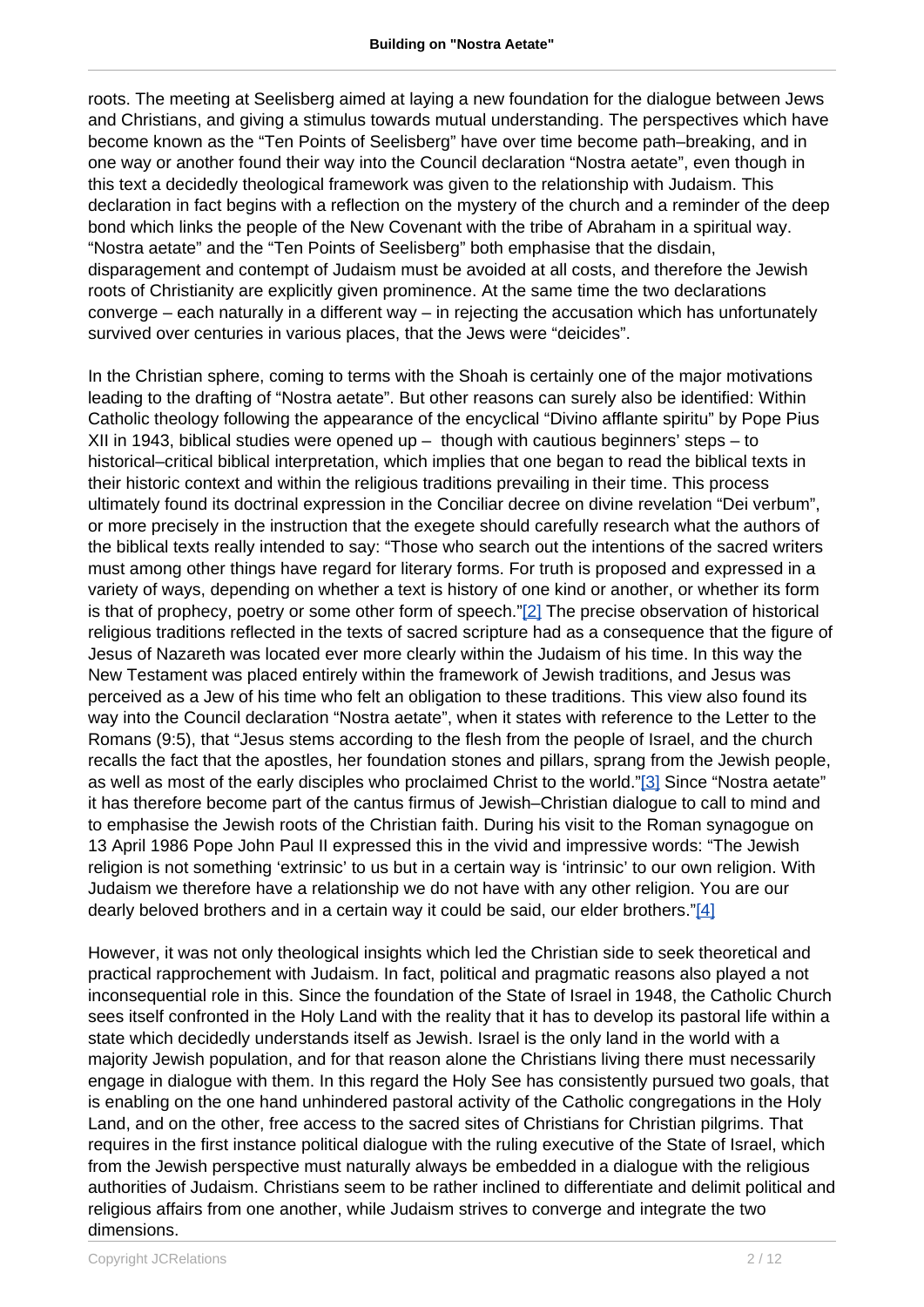Whatever motives and factors may have individually led to the drafting of "Nostra aetate", the declaration remains the crucial compass of all endeavours towards Jewish–Catholic dialogue, and after 47 years we can claim with gratitude that this theological re–definition of the relationship with Judaism has directly brought forth rich fruits throughout its reception history. It seems that as far as content is concerned the Council fathers at that time took into consideration almost everything which has since proved to be significant in the history of the dialogue. On the Jewish side it is particularly positively emphasised that the Conciliar Declaration took up an unambiguous position against every form of anti–Semitism. It is not least on that basis that the Jews are and remain borne up by the hope that they can rest assured that in the Catholic Church they have a reliable ally in the struggle against anti–Semitism.

With regard to the reception history of Conciliar documents, one can without doubt dare to assert that "Nostra aetate" is to be reckoned among those Council texts which have in a convincing manner been able to effect a fundamental re–orientation of the Catholic Church following the Council. This of course only becomes clear to us when we consider that previously there was in part a great reluctance regarding contacts between Jews and Catholics, arising in part from the history of Christianity with its discrimination against Jews extending even to forced conversions. The fundamental principle of respect for Judaism expressed in "Nostra aetate" has over the course of recent decades made it possible for groups who initially confronted one another with scepticism to step by step become reliable partners and even good friends, capable of coping with crises together and overcoming conflicts positively.

#### **2. Other Vatican documents as follow–ups of "Nostra aetate"**

The dialogue endeavours which developed gradually after the Council were entrusted in the Roman Curia to the Secretariat for Promoting Christian Unity, for the understandable reason that the leader of this Secretariat, the German Curia Cardinal Augustin Bea, had in the year 1960 – before the Council – been commissioned by Pope John XXIII to prepare with his staff a draft for a Council document dealing with the new relationship of the Catholic Church with Judaism.[5] As is well known, this project led to the Council Declaration "Nostra aetate", which of course focussed on the relationship of the Church with all non–Christian religions. This means that Article 4 of "Nostra aetate", which deals with relations with Judaism, forms both the starting–point and the heart of this Declaration. Towards the end of the Council, a special secretariat was formed for inter–religious dialogue, with the task of promoting relations with Islam, Hinduism and Buddhism and other non–Christian religions, so that today in the Roman Curia there is a Pontifical Council for Inter–religious Dialogue, and within the Council for Promoting Christian Unity a Commission for Religious Relations with the Jews. While this special Commission, which was founded by Pope Paul VI on 22 October 1974, is organisationally aligned with the Pontifical Council for Promoting Christian Unity, it is structurally independent and entrusted with the task of accompanying and promoting the religious dialogue with Judaism.[6] This structure is in general positively assessed by the Jewish dialogue partners. It also makes good sense from a theological point of view to combine this Commission with the Council for Promoting Christian Unity, since the separation of Church and Synagogue can be considered the first schism in the history of the church, or as the Catholic theologian Erich Przywara has called it, the "primal rift", from which he derives the later progressive loss of wholeness of the Catholica: "The rift between the Eastern and the Western church, the rift between the Roman church and the pluriversum of the Reformation (the countless churches and sects) form part of the primal rift between Judaism (the non–Christian Jews) and Christianity (the 'Gentiles' in the language of the Pauline letters)."[7]

Already in the year it was founded, on 1 December 1974, the Commission published its first official document with the title "Guidelines and Suggestions for Implementing the Conciliar Declaration "Nostra aetate" (No.4)".[8] The crucial concern of this document consists in giving expression to the high esteem in which Christianity holds Judaism and stressing the great significance of dialogue with the Jews for the church, as stated in the words of the document: "On the practical level in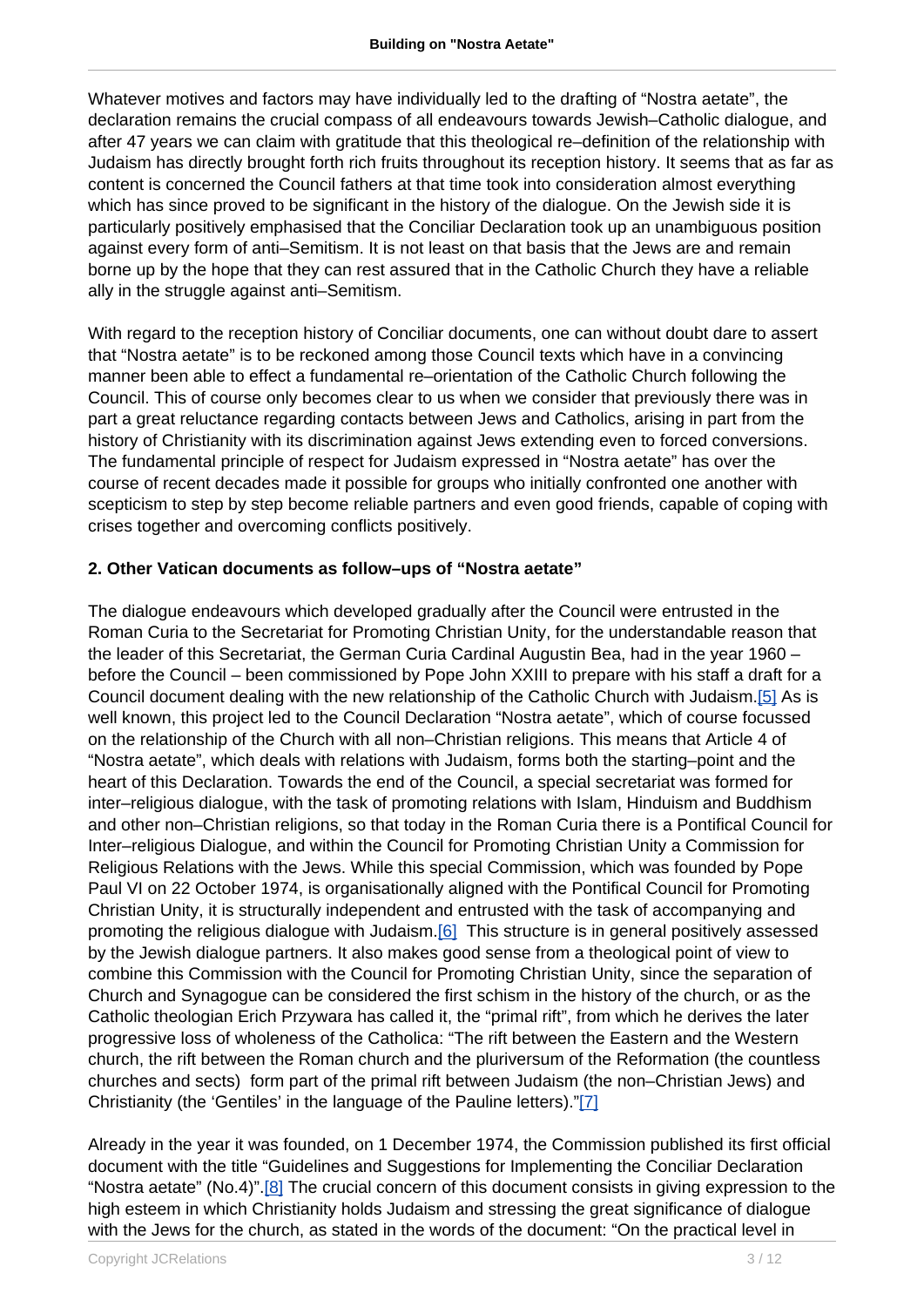particular, Christians must therefore strive to acquire a better knowledge of the basic components of the religious tradition of Judaism: they must strive to learn by what essential traits the Jews define themselves in the light of their own religious experience." On the basis of the testimony of faith in Jesus Christ, the document reflects on the specific nature of the dialogue with Judaism, reference is made to reciprocal connections existing in the liturgy, new possibilities for rapprochement in the spheres of teaching, education and training, and finally suggestions are made for common social action.

Eleven years later on 24 June 1985, the Commission was able to present a second document with the title "Notes on the correct way to present the Jews and Judaism in preaching and catechesis in the Roman Catholic Church".[9] This document has a stronger theological–exegetical orientation in so far as it reflects on the relationship of the Old and New Testaments, demonstrates the Jewish roots of Christian faith, explicates the manner in which "the Jews" are represented in the New Testament, points out the commonalities in liturgy, above all in the great festivals of the church year, and alludes to the relationship of Judaism and Christianity in history. As the title indicates, the focus of this document lies on the way Judaism is handled as a subject in preaching and catechesis in the Catholic Church. Of particular interest is the fact that this document also makes reference to the State of Israel, which has a special significance for observant Jews, but at the same time again and again provokes political tensions. With regard to this "land of the forefathers" the document emphasises: "Christians are invited to understand this religious attachment which finds its roots in biblical tradition without however making their own any particular religious interpretation of this relationship. The existence of the State of Israel and its political options should be envisaged in a perspective which is not in itself religious, but in their reference to the common principles of international law". The permanence of Israel is however to be perceived as an "historical fact" and as a "sign to be interpreted within God's design".[10]

The third and latest document of the Commission for Religious Relations with the Jews was presented to the public on 16 March 1998. It deals with the Shoah under the title "We remember. A reflection on the Shoah".[11] The major impetus for this text came from the Jewish side. It delivers the harsh judgement that the balance of the 2000 year relationship between Jews and Christians is rather negative, it recalls the attitude of Christians towards the anti–Semitism of the National Socialists and focuses on the duty of Christians to remember the human catastrophe of the Shoah. In a letter at the beginning of this declaration Pope John Paul II expresses his hope that this document will really "help to heal the wounds of past misunderstandings and injustices. May it enable memory to play its necessary part in shaping a future in which the unspeakable iniquity of the Shoah will never again be possible."

In the series of Vatican documents reference must finally also be made to that voluminous text which was published by the Pontifical Bible Commission on 24 May 2001 and which deals explicitly with Jewish–Catholic dialogue: "The Jewish People and their Sacred Scripture in the Christian Bible".[12] This involves the exegetically and theologically most weighty document of the Jewish–Catholic conversation and represents a rich treasure–trove of common topics which have their basis in the scriptures of Judaism and Christianity. The Sacred Scripture of the Jewish people is considered as "the fundamental component of the Christian bible", the fundamental themes of the Scripture of the Jewish people and their adoption in the faith in Christ are discussed, and the manner in which Jews are represented in the New Testament is illuminated in detail. In the Foreword the Prefect of the Congregation of the Doctrine of the Faith at that time, Cardinal Josef Ratzinger, advocates a "new respect for the Jewish interpretation of the Old Testament. On this subject the document says two things. First it declares that the Jewish reading of the Bible is a possible one, in continuity with the Jewish Scriptures of the Second Temple period, a reading analogous to the Christian reading, which developed in parallel fashion" (no. 22). It adds that Christians can learn a great deal from Jewish exegesis practised for more than 2000 years; in return Christians may hope that Jews can profit from Christian exegetical research."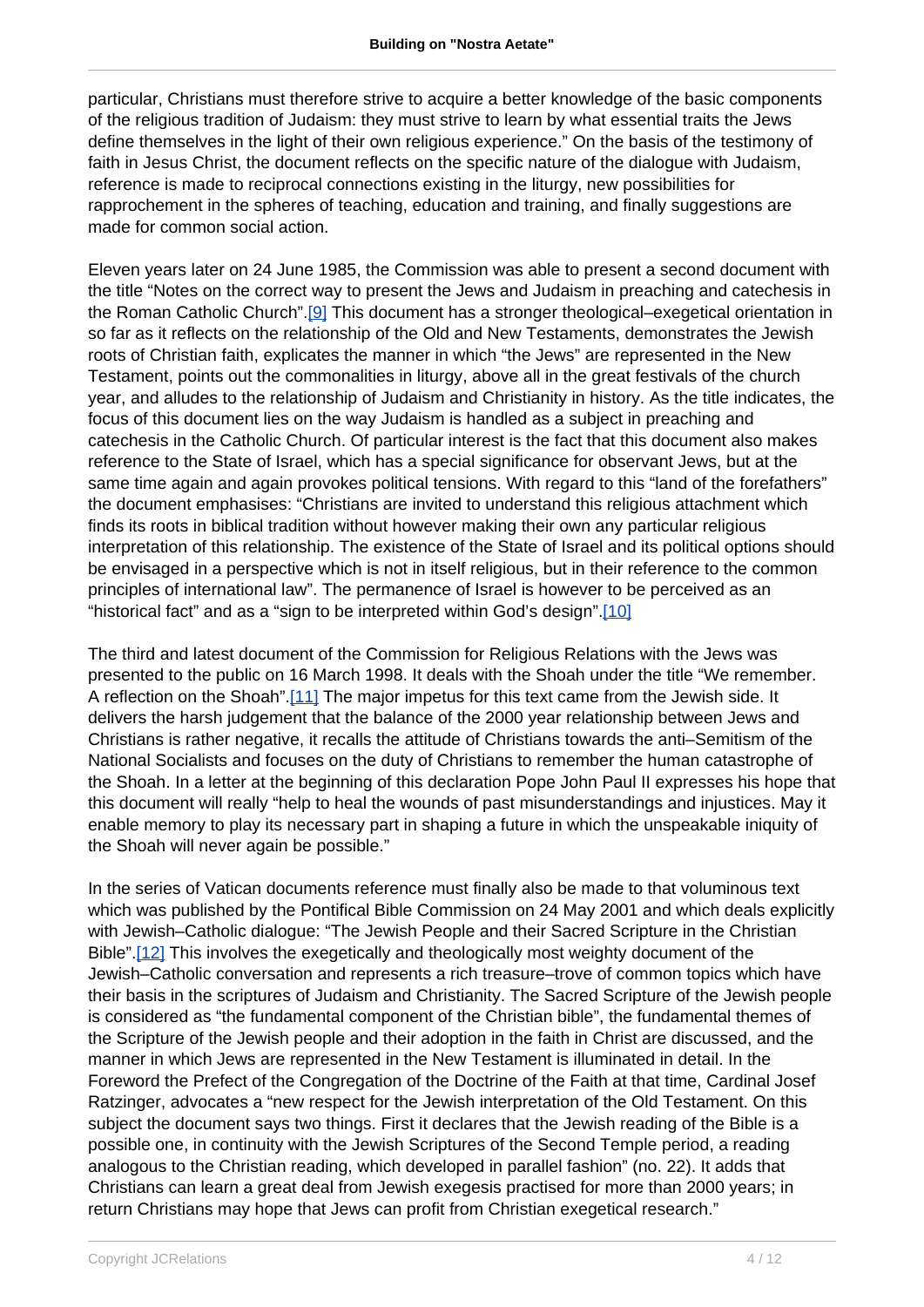#### **3. Institutional dialogues at global level and their lines of development**

Texts and documents, as important as they are, cannot replace personal encounters and dialogues face to face. In the first instance mention must be made of the many initiatives by individual Episcopal Conferences, local churches and academic institutions, which cannot of course be considered in detail here, although it is precisely in these places that concrete steps towards positive collaboration between Jews and Catholics are undertaken. The Holy See's Commission is however happy to support such initiatives which assist in intensifying our friendship with Judaism. In the present context I must however concentrate on the institutional dialogues which the Holy See's Commission for Religious Relations with the Jews assists in organising and conducting.

Even before the establishment of the Holy See's Commission, there were contacts and links with various Jewish organisations which were of course located within the Secretariat for Promoting Christian Unity. Since Judaism is multi–facetted and not presented as an organisational unity, the Catholic side was faced with the difficulty of deciding with whom one should take up actual dialogue, because it was not possible to conduct individual and independent dialogue with all Jewish groupings and organisations who had declared their readiness to dialogue. To resolve this problem the Jewish organisations took up the suggestion by the Catholic side to establish a single organisation for the religious dialogue. The so–called International Jewish Committee on Interreligious Consultations (IJCIC) represents on the Jewish side the official partner for the Holy See's Commission for Religious Relations with the Jews. It comprises almost all large Jewish organisations, of which not a few have their seat in the USA.

The IJCIC was able to commence its work in 1970, and organised already one year later the first joint conference in Paris. The conferences which have been conducted regularly since then are the expression of the so–called International Catholic–Jewish Liaison Committee (ILC), and they shape the collaboration between the IJCIC and the Holy See's Commission. In February of 2011 at the 21st Conference of the ILC we were able to look back with gratitude on 40 years of institutional dialogue and celebrate this jubilee once more in Paris. Much has developed over the past 40 years: confrontation has turned into successful collaboration, the previous conflict potential has become positive conflict management, and the co–existence of the past has been replaced by a load–bearing friendship. The bonds of friendship forged in the meantime have proved to be stable, so that it has become possible to tackle even controversial subjects together without the danger of permanent damage being done to the dialogue. This was all the more necessary because over the past decades the dialogue had not always been free of tensions. We need only recall the crises provoked in the eighties by the so–called "Waldheim affair" or the planned "Carmel in Auschwitz". In most recent times one thinks of the so–called "Williamson affair" or also the very divergent opinions regarding a beatification of Pope Pius XII, whereby the attentive observer can hardly avoid the conclusion that on the part of the Jews the verdicts on this Pope have changed from the original profound gratitude to profound anxiety only since the drama by Hochhuth. In general however one can observe with appreciation that in Jewish–Catholic dialogue since the turn of the millennium above all, intensive attempts have been made to deal with any arising differences of opinion and conflicts openly and with a positive goal in mind, so that in this way the mutual relations have become stronger and the proverbial wisdom has been confirmed that when a torn bond is joined together again, the distance between the two ends becomes shorter.

Beside the dialogue with the IJCIC the institutional conversation with the Chief Rabbinate in Jerusalem should also be mentioned, which is clearly to be soon as a fruit of the encounter of Pope John Paul II with the Chief Rabbis in Jerusalem during his visit to Israel in March 2000. The first meeting was organised in June 2002 in Jerusalem, and since then a total of 11 such meetings have been conducted, which have taken place in Rome and Jerusalem alternately. The two delegations are relatively small so that a very personal and intensive discussion on various subjects is possible such as on the sanctity of life, the status of the family, the significance of the sacred scriptures for communal life, religious freedom, the ethical foundations of human behaviour,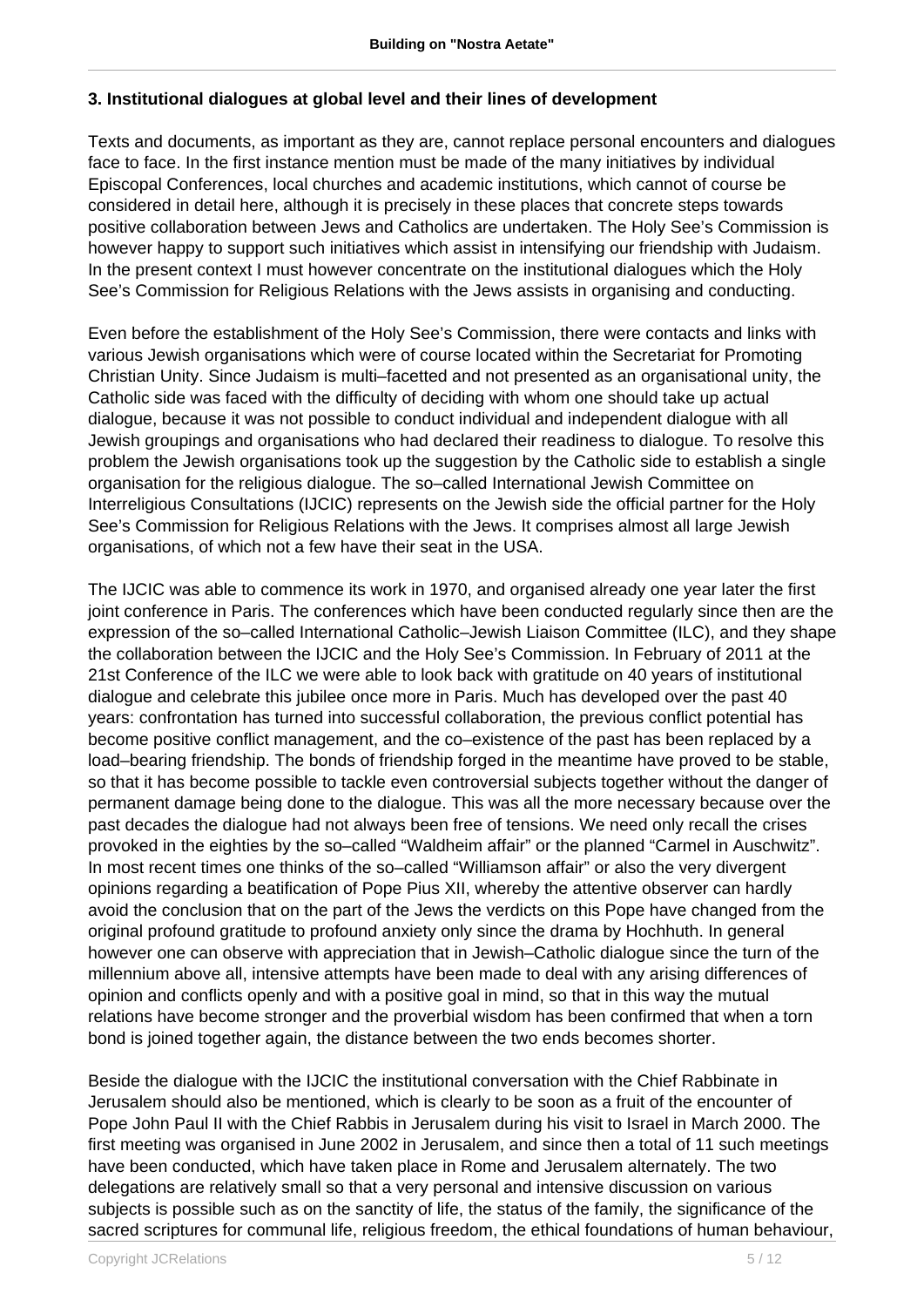the ecological challenge, the relationship of secular and religious authority and the essential qualities of religious leadership in secular society. Since those taking part in the meetings on the Catholic side are bishops and priests and on the Jewish side almost exclusively rabbis it is hardly surprising that the individual subjects are also examined from a religious perspective. This statement is astonishing because normally within Orthodox Judaism the tendency prevails to avoid religious and theological questions. The dialogue with the Chief Rabbinate has in this regard enabled a further opening of Orthodox Judaism with Roman Catholic Church at a global level. After each meeting a joint declaration is published which in each instance testifies how rich the common spiritual heritage of Judaism and Christianity is and what valuable treasures are still to be unearthed. In reviewing ten years of the dialogue we can gratefully affirm that an intensive friendship has resulted which represents a firm foundation for the path into the future.

The dialogue efforts of the Holy See's Commission for Religious Relations with the Jews cannot of course be restricted to these two institutional dialogues. It is in fact intent on being open to all streams within Judaism and maintaining contact with all Jewish groupings and organisations that wish to establish links with the Holy See. The Jewish side shows a particular interest in private audiences with the Pope, which are in every instance prepared by us. Besides the direct contacts with Judaism the Commission also strives to provide impulses within the Catholic Church for dialogue with Judaism and to work together with individual Bishops' Conferences to support them locally in the promotion of Jewish–Catholic conversation. The introduction of the "Dies Judaicus" is a good example of this.

Over the past decades both the "dialogue ad extra" and the "dialogue ad intra" have led with increasing clarity to the awareness that Christians and Jews are dependent on one another and the dialogue between the two is as far as theology is concerned not a matter of choice but of duty. Jews and Christians are precisely in their difference the one people of God who can enrich one another in mutual friendship. I do not have the right to judge what Judaism may gain from this dialogue for its own purposes. I can only join Cardinal Walter Kasper in expressing the wish that it recognise that "separating Judaism from Christianity" would mean "robbing it of its universality", which was already promised to Abraham.<sup>[13]</sup> For the Christian church however it is certainly true that without Judaism it is in danger of losing its location with salvation history and in the end declining into an unhistorical Gnosis.

#### **4. Pope John Paul II and Jewish–Catholic dialogue**

When one envisages the ramifications of Jewish–Christian dialogue, it becomes apparent that it must again and again be testified by concrete and authentic persons in order to remain vital. Certainly the documents and dialogues which have already been mentioned were inspired, prepared and realised by authoritative witnesses to Jewish–Christian dialogue. But it was always their goal that they should be translated into concrete reality by the personal engagement of further witnesses. One is reminded of John M. Oesterreicher, who as a convert dedicated his whole life and work to Jewish–Christian dialogue and also participated decisively in the drafting of "Nostra aetate". Many fruitful initiatives towards the promotion of Jewish–Christian conversation which took place after the Council in various local churches must also be mentioned with gratitude. But for the Roman Catholic Church the signal effect emanating from the papacy is and remains of particular significance [14]

Although Pope Paul VI had already taken decisive steps towards rapprochement with Judaism, the engagement in this issue by the leadership of the Catholic Universal Church was only really apprehended by the wider public in the form of Pope John Paul II. His passionate endeavours for Jewish–Christian dialogue surely have their roots initially in his personal biography. Karol Wojtyla grew up in the small Polish town of Wadowice which consisted to at least one quarter of Jewish. Since everyday contact and friendship with Jews was taken for granted already in his childhood it was for him as Pope an important concern to maintain his friendship with a Jewish school friend,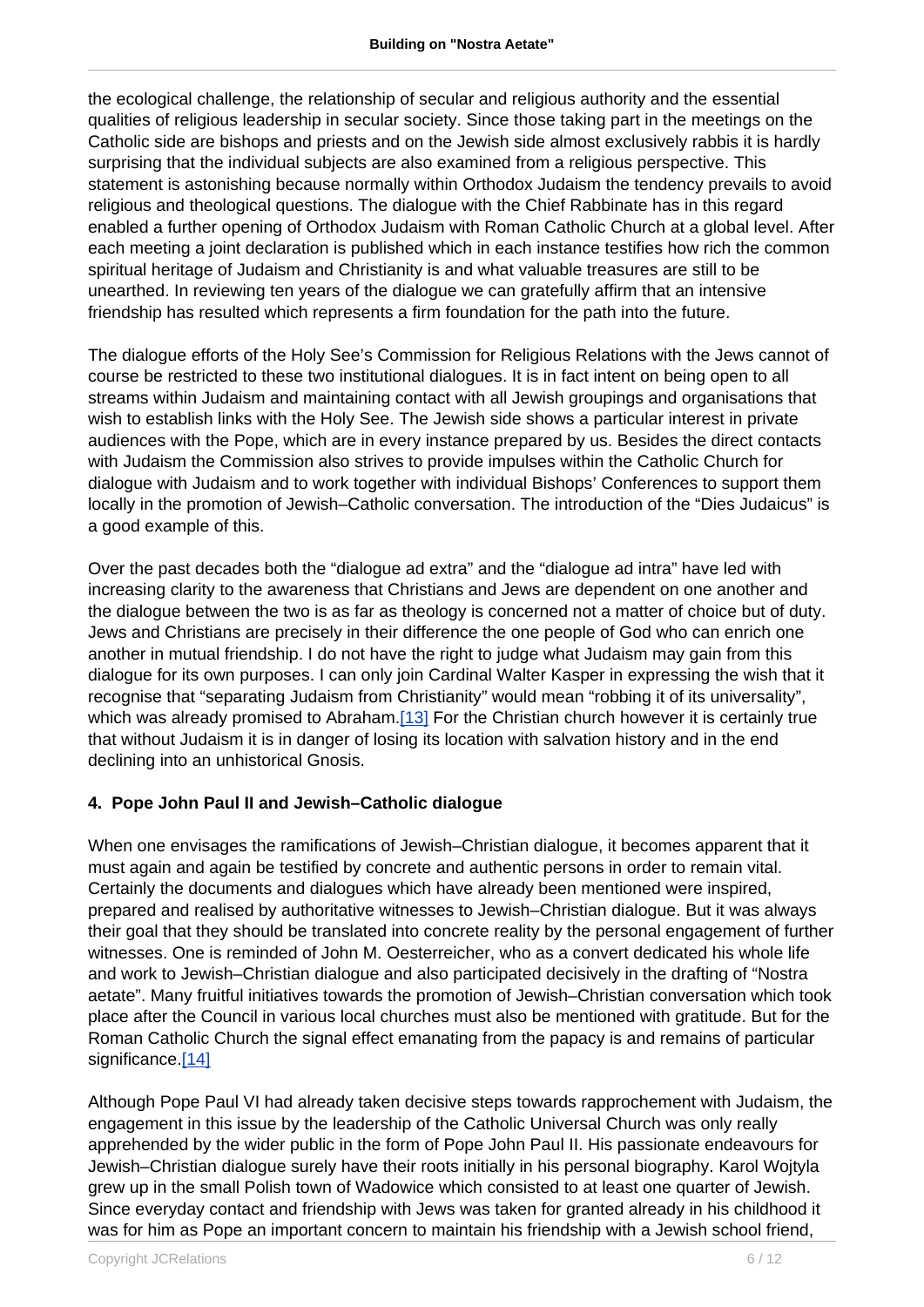and to intensify the bonds of friendship with Judaism in general.

Beyond that, John Paul was able to give visible expression to his concern for reconciliation with Judaism through grand public gestures. Already in the first year of his pontificate on 7 June 1979 he visited the former concentration camp of Auschwitz–Birkenau, where in front of the memorial stone with its Hebrew inscription he recalled the victims of the Shoah in a particular manner with the moving words: "This inscription awakens the memory of the People whose sons and daughters were intended for total extermination. This People draws its origin from Abraham, our Father in faith (cf. Rom 4:12) as was expressed by Paul of Tarsus. The very People that received from God the commandment "Thou shalt not kill" itself experienced in a special measure what is meant by killing. It is not permissible for anyone to pass by this inscription with indifference."[15] Even more attention was paid by the public media to the visit by Pope John Paul II to the Roman synagogue on 13 April 1986, which is also accorded special significance because there was a Jewish community in Rome long before the Christian faith was brought to Rome. The historical significance of this event however is based above all on the fact that it was the first time in history the Bishop of Rome has visited a synagogue, to bear testimony to his respect for Judaism before the whole world. The gesture of the embrace of the Chief Rabbi Elio Toaff and Pope John Paul II remains an indelible memory.

Also to be seen against the background of the document "We remember. A reflection on the Shoah" is the prayer for forgiveness with which the Pope on 12 March in the Holy Year 2000 prayed for forgiveness of guilt towards the people of Israel in a public liturgy: "We are deeply saddened by the behaviour of those who in the course of history have caused these children of yours to suffer, and asking your forgiveness we wish to omit ourselves to genuine brotherhood with the people of the Covenant."[16] In a slightly altered form Pope John Paul inserted this prayer for forgiveness as a written petition between the stones of the Wailing Wall in Jerusalem during his visit to Israel on 26 March 2000. The visit to the State of Israel by the Pope must therefore be evaluated not simply as an historic event, especially since the diplomatic recognition of the State of Israel by the Holy See had taken place in December 1993. The pope's visit to Israel represented instead a unique stimulus for the promotion of Jewish–Catholic conversation. As the Pope visited the Holocaust Memorial Yad–Vashem, he commemorated the victims of the Shoah and prayed for them, he met with survivors of this incomparable tragedy and he entered into contact for the first time with the Jerusalem Chief Rabbinate. Later he met the two Chief Rabbis once more on 16 January 2004 in the Apostolic Palace. In addition, John Paul II repeatedly received Jewish personalities and groups, and during his numerous pastoral journeys his obligatory program always included an encounter with a local Jewish delegation wherever there was a sizeable Jewish community.

When one reviews in retrospect the great engagement of Pope John Paul II for Jewish–Catholic dialogue, one can without hesitation pronounce the judgement that during his long pontificate the course was set for the future of this necessary conversation and there can be no going back behind that which was then achieved. It is therefore not surprising that to this day John Paul II is held in high esteem by the Jewish dialogue partners and the admiration for him and his work of reconciliation remains unbroken.

# **5. Pope Benedict XVI and dialogue with the Jews**

There can be no doubt that the great endeavours by Pope John Paul II for Jewish–Catholic dialogue was theologically legitimated and supported by the then Prefect of the Congregation for the Doctrine of the Faith, Cardinal Joseph Ratzinger. In the course of his duties at that time he himself maintained personal contact with Jews and published groundbreaking articles on the specific relationship of Christianity to Judaism within the context of world religions.[17] The foundation for this view of Ratzinger the theologian lies in his conviction that Sacred Scripture can only be understood as one single book as he explains himself in a biographical note: "So the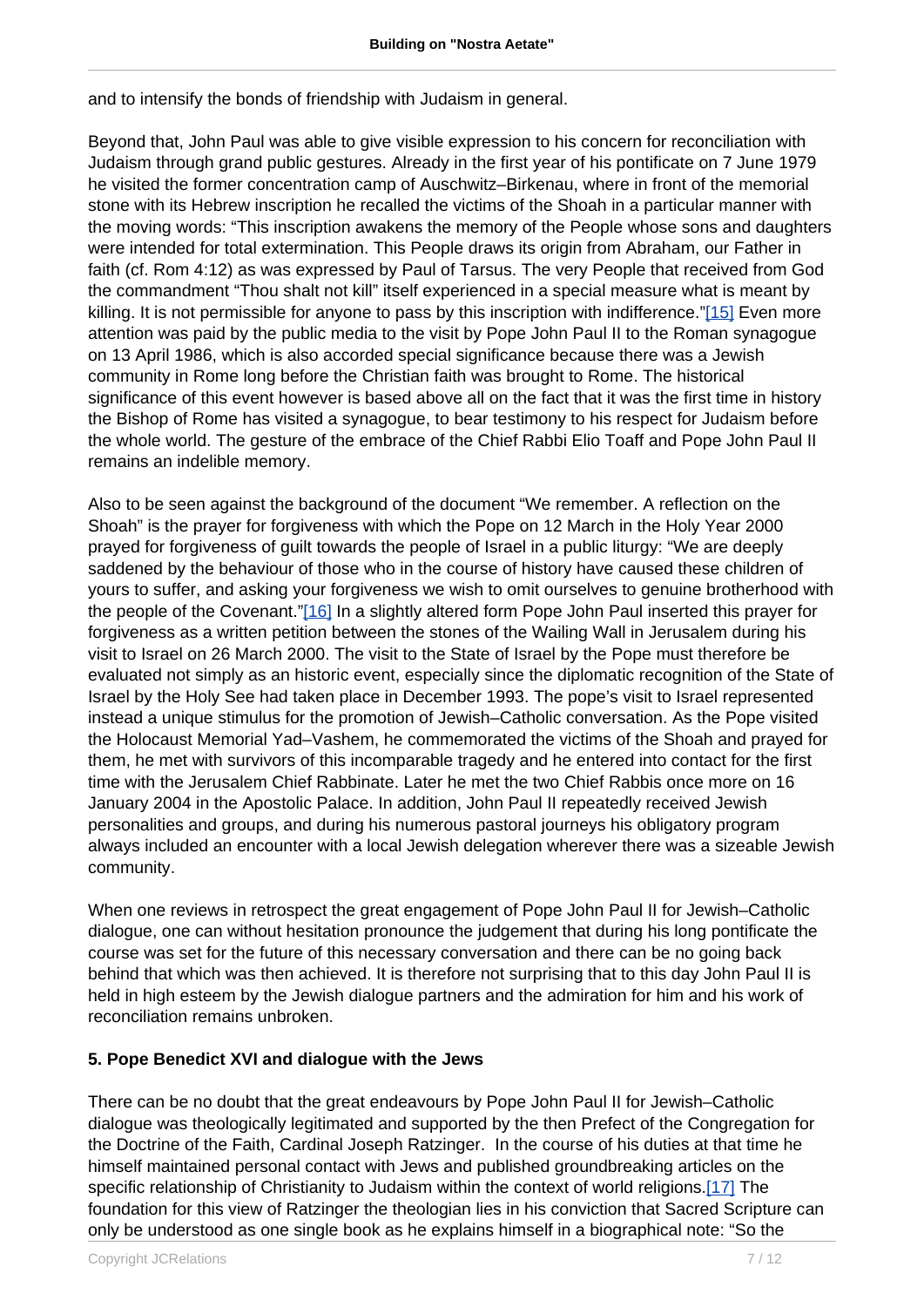decisive step for me was to learn to understand the connection between the Old and the New Testament, which is the foundation of all patristic theology. This theology depends on the interpretation of the scripture, the core of patristic exegesis is the concordia testamentorum mediated by Christ in the Holy Spirit."[18] On this basis it is axiomatic for Joseph Ratzinger that there can be no access to Jesus and therefore no entry of the nations into the people of God without the acceptance in faith of the revelation of God who speaks in the Sacred Scripture which Christians term the Old Testament. It is therefore a core concern for him to demonstrate the profound connections of New Testament themes with Old Testament message, so that both the intrinsic continuity between the New and the Old Testament and the innovation of the New Testament message are clearly illuminated. Joseph Ratzinger's verdict on the trial of Jesus in his book on Jesus of Nazareth for example, which has been acknowledged with particular gratitude on the part of the Jews,[19] namely that the biblical report of the trial of Jesus cannot serve as the basis for any assertion of collective Jewish guilt, was already clearly perceived by the theologian Ratzinger: "Jesus' blood raises no call for retaliation but calls all to reconciliation. It has become as the letter to the Hebrews shows, itself the permanent Day of Atonement of God."[20]

Against the background of these theological convictions it cannot surprise us that Pope Benedict XVI carries on and progresses the conciliatory work of his predecessor with regard to Jewish–Catholic conversation. He not only addressed the first letter in his pontificate to the Chief Rabbi in Rome but also gave an assurance at his first encounter with a Jewish delegation on 9 June 2005 that the church was moving firmly on the fundamental principles of "Nostra aetate" and he intended to continue the dialogue in the footsteps of his predecessors. In reviewing the seven years of his pontificate we find that he has in this short space of time taken all those steps which Pope John Paul took in his 27–year pontificate: Pope Benedict XVI visited the former concentration camp Auschwitz–Birkenau on 28 May 2006; during his visit to Israel in May 2009 he too stood before the Wailing Wall, he met with the Chief Rabbinate of Jerusalem and prayed for the victims of the Shoah in Yad Vashem; and on 17 January 2010 he was warmly received by the Jewish community in Rome in their synagogue. His first visit to a synagogue was of course made already on 19 August 2005 in Cologne on the occasion of World Youth Day, and on 18 April 2008 he visited the Park East Synagogue in New York. So we can claim with gratitude that no other Pope in history has visited as many synagogues as Benedict XVI.

All of these activities are indeed marked by his own personal style. While Pope John Paul II had a refined sense for grand gestures and strong images, Benedict XVI relies above all on the power of the word and humble encounter. That was given particularly clear expression during his visit to the memorial Yad Vashem when he deliberately referred to the name of this place and meditated on the God–given inalienability of the name of each individual person: "One can weave an insidious web of lies to convince others that certain groups are undeserving of respect. Yet try as one might, one can never take away the name of a fellow human being."[21] Also deserving of special mention is the inimitable spiritual meditation by Pope Benedict XVI on the Decalogue, which he acknowledged as the "pole star of faith and of the morality of the people of God"[22], during his visit to the Chief Synagogue in Rome. In this way Pope Benedict XVI endeavours again and again through the power of his words and his spiritual profundity to highlight the multi–facetted riches of the common spiritual heritage of Judaism and Christianity and to add theological depth to the guidelines set down by the declaration "Nostra aetate",<sup>[23]</sup> to which we will return again in conclusion.

# **6. Open theological questions in Jewish–Catholic dialogue**

The Declaration of the Second Vatican Council on Judaism, that is the fourth Article of "Nostra aetate", stood, as has surely become clear, in a decidedly theological framework. That is not meant to claim that all theological questions which arise in the relationship of Christianity and Judaism were solved there. They did receive there a promising stimulus, but require further theological reflection. That is also indicated by the fact that this Council document, unlike all other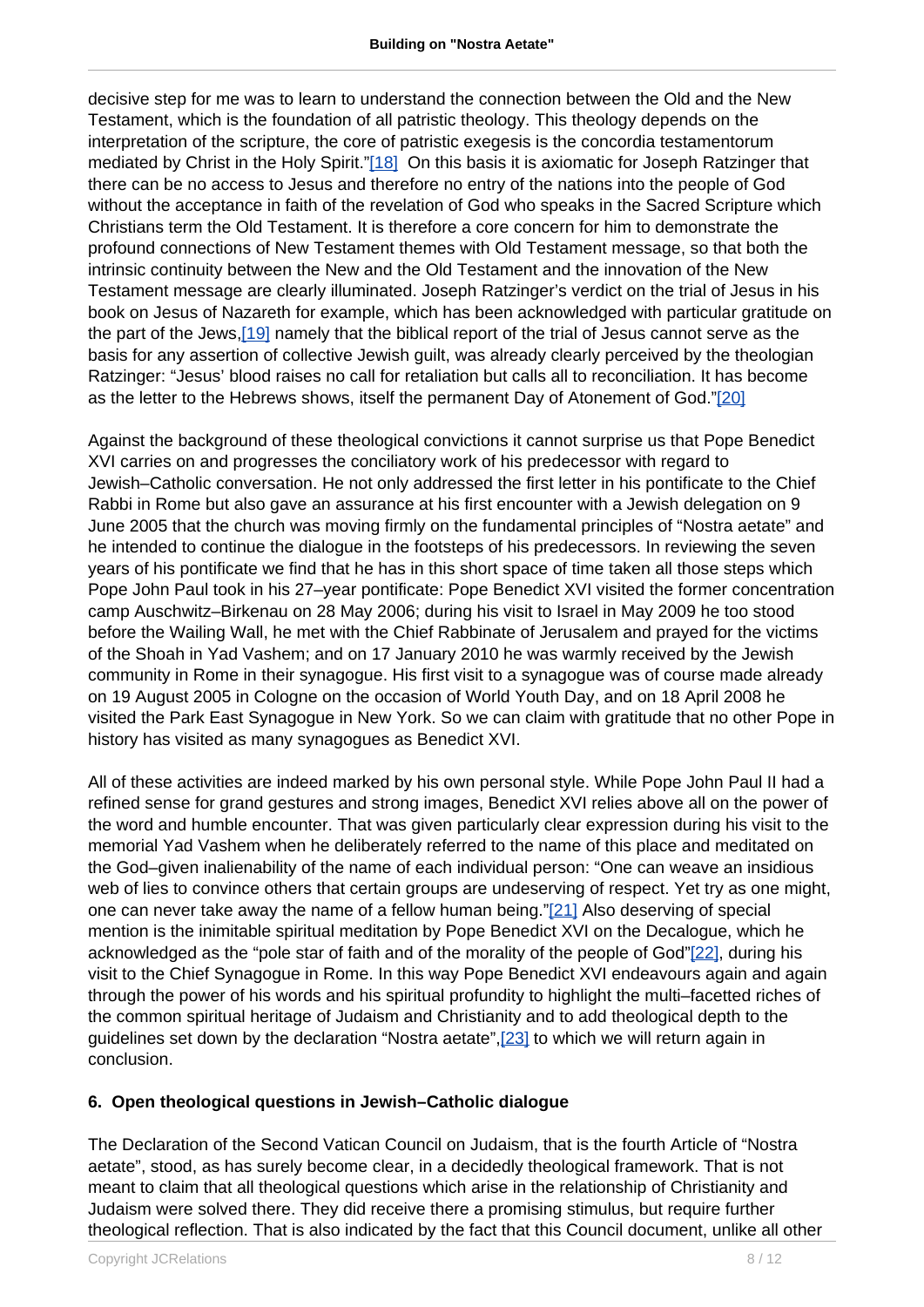texts of the Second Vatican Council, could not in its notes refer back to preceding doctrinal documents and decisions of previous councils. Of course there had been earlier magisterial texts which focussed on Judaism, but "Nostra aetate" provides the first theological overview of the relationship of the Catholic Church to the Jews.

Because it was such a breakthrough, the Council text is not infrequently over–interpreted, and things are read into it which it does not in fact contain. To name an important example: That the covenant that God made with his people Israel persists and is never invalidated – although this confession is true – cannot be read into "Nostra aetate". This statement was instead first made with full clarity by Pope John Paul II when he said during a meeting with Jewish representatives in Mainz on 17 November 1980 that the Old Covenant had never been revoked by God: "The first dimension of this dialogue, namely the encounter between God's people of the Old Covenant which has never been revoked by God and that of the New Covenant is at the same time a dialogue within our church, as it were between the first and second book of her bible."[24]

This statement too has given rise to misunderstandings, for example the implication that if the Jews remain in a valid covenant relationship with God, there must be two different ways of salvation, namely the Jewish path of salvation without Christ and the path of salvation for all other people, which leads through Jesus Christ. As obvious as this answer seems to be at first glance, it is not able to solve satisfactorily at least the highly complex theological question how the Christian belief in the universal salvific significance of Jesus Christ can coherently be conceptually combined with the equally clear conviction of faith in the never–revoked covenant of God with Israel.[25] That the church and Judaism cannot be represented as "two parallel ways to salvation", but that the church must "witness to Christ as the Redeemer for all" was established already in the second document published by the Holy See's Commission for Religious Relations with the Jews in 1985. The Christian faith stands or falls by the confession that God wants to lead all people to salvation, that he follows this path in Jesus Christ as the universal mediator of salvation, and that there is no "other name under heaven given to the human race by which we are to be saved" (Acts 4:12). The concept of two parallel paths of salvation would in the least call into question or even endanger the fundamental understanding of the Second Vatican Council that Jews and Christians do not belong to two different peoples of God, but that they form one people of God.

On the one hand, from the Christian confession there can be only one path to salvation. However, on the other hand, it does not necessarily follow that the Jews are excluded from God's salvation because they do not believe in Jesus Christ as the Messiah of Israel and the Son of God. Such a claim would find no support in the soteriological understanding of St Paul, who in the Letter to the Romans definitively negates the question he himself has posed, whether God has repudiated his own people: "For the grace and call that God grants are irrevocable" (Rom 11:29). That the Jews are participants in God's salvation is theologically unquestionable, but how that can be possible without confessing Christ explicitly, is and remains an unfathomable divine mystery. It is therefore no accident that Paul's soteriological reflections in Romans 9–11 on the irrevocable redemption of Israel against the background of the Christ–mystery culminate in a mysterious doxology: "Oh, the depth of the riches and wisdom and knowledge of God! How inscrutable are his judgments and how unsearchable his ways" (Rom 11:33). It is likewise no accident that Pope Benedict XVI in the second part of his book on Jesus of Nazareth allows Bernard of Clairvaux to say in reference to the problem confronting us, that for the Jews "a determined point in time has been fixed, which cannot be anticipated".[26]

This complexity is also attested by the re–formulation of the Good Friday Prayer for the Jews in the extraordinary form of the Roman rite which was published in February 2008. Although the new Good Friday prayer in the form of a plea to God confesses the universality of salvation in Jesus Christ within an eschatological horizon ("as the fullness of the peoples enters your church"),[27] it has been vigorously criticised on the part of Jews – and of course also of Christians – and misunderstood as a call to explicit mission to the Jews.[28] It is easy to understand that the term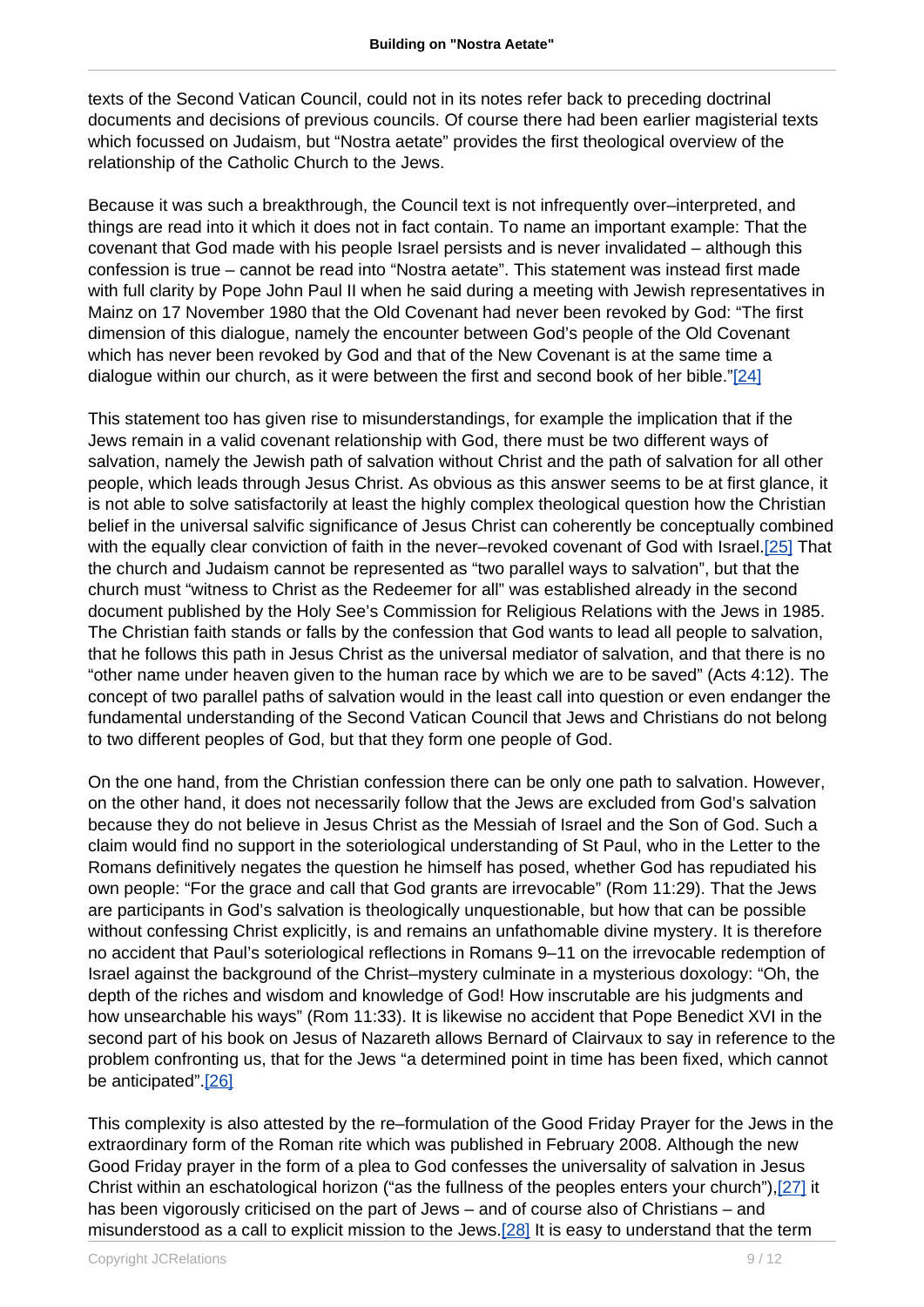'mission to the Jews' is a very delicate and sensitive matter for the Jews because in their eyes it involves the very existence of Israel itself. On the other hand however, this question also proves to be awkward for us Christians too, because for us the universal salvific significance of Jesus Christ and consequently the universal mission of the church are of fundamental significance. The Christian church is naturally obligated to perceive its evangelisation task in respect of the Jews, who believe in the one God, in a different manner from that to the nations. In concrete terms this means that – in contrast to several fundamentalist and evangelical movements – the Catholic Church neither conducts nor supports any specific institutional mission work directed towards Jews. In his detailed examination of the question of so–called mission to the Jews Cardinal Karl Lehmann rightly discerned that on closer investigation one finds "as good as no institutional mission to the Jews in Catholic mission history". "We have an abundant share in other forms of inappropriate attitudes towards the Jews and therefore have no right to elevate ourselves above others. But in respect to a specific and exclusive 'mission to the Jews' there should be no false consternation or unjustified self–accusation in this regard."[29] The in–principle rejection of an institutional mission to the Jews does not on the other hand exclude that Christians bear witness to their faith in Jesus Christ also to Jews, but they should do so in an unassuming and humble manner, particularly in view of the great tragedy of the Shoah.

#### **7. Prospects**

It must be obvious that within the framework of this conference it is not possible to delve more deeply into these open theological questions. That a good deal more effort in theological reflection is required is also affirmed by the project published in 2011, "Christ Jesus and the Jewish People Today", produced as an initiative of the Holy See's Commission for Religious Relations with the Jews by an informally convoked international group of Christian theologians, to which individual Jewish experts and friends were invited to participate as critical observers.[30] No matter how worthwhile this attempt may be to examine anew the specific question of how to conceptually reconcile the Christian confession of the universal soteriological significance of Jesus Christ with the equally Christian faith conviction that God steadfastly stands by his covenant with Israel with historical–soteriological faithfulness, Cardinal Walter Kasper states realistically in his preface, that even this conversation has in no way arrived at a conclusion: "We are only standing at the threshold of a new beginning. Many exegetical, historical and systematical questions are still open and there will presumably always be such questions."[31]

Jewish–Catholic dialogue will therefore never be unemployed, especially at the academic level, particularly since the epoch–making new course set by the Second Vatican Council regarding the relationship between Jews and Christians is naturally constantly being put to the test. On the one hand the scourge of anti–Semitism seems to be ineradicable in today's world; and even in Christian theology the age–old Marcionism and anti–Judaism re–emerge with a vengeance again and again, and in fact not only on the part of the traditionalists but even within the liberal strands of current theology. In view of such developments the Catholic Church is obliged to denounce anti–Judaism and Marcionism as a betrayal of its own Christian faith, and to call to mind that the spiritual fraternity between Jews and Christians has its firm and eternal foundation in Holy Scripture. On the other hand, the demand by the Second Vatican Council to foster mutual understanding and respect between Jews and Christians must continue to be accorded due attention. That is the indispensable prerequisite for guaranteeing that there will be no recurrence of the dangerous estrangement between Christians and Jews, but that they remain aware of their spiritual kinship. We will therefore be grateful for every contribution made here to expand the dialogue with Judaism on the foundation of "Nostra aetate", and to arrive at a better understanding between Jews and Christians so that Jews and Christians as the one people of God bear witness to peace and reconciliation in the unreconciled world of today and can thus be a blessing not only for one another but also jointly for humanity.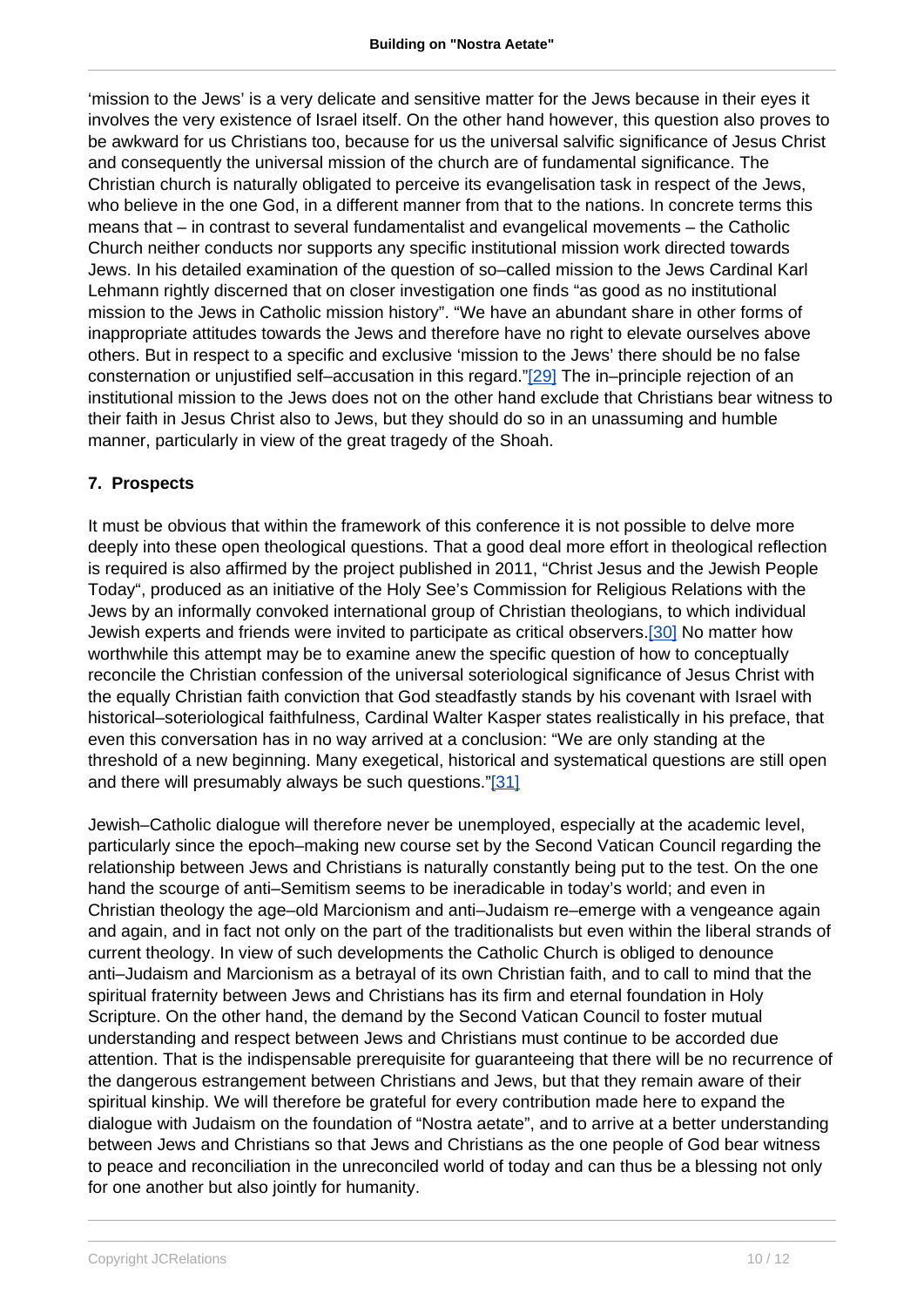[1] Lecture at the Pontifical University of St Thomas Aquinas, John Paul II Center, Rome, 16 May 2012.

[2] Dei verbum, No. 12.

[3] Nostra aetate, No. 4.

[4] John Paul II, Ringraziamo il Signore per la ritrovata fratellanza e per la profonda intesa tra la Chiesa e l'Ebraismo. Allocuzione nella Sinagoga durante l'incontro con la Comunità Ebraica della Città di Roma il 13 aprile 1986, in: Insegnamenti di Giovanni Paolo II IX, 1 1986 (Città del Vaticano 1986) 1024–1031, cit. 1027.

[5] Cf. A. Cardinal Bea, Die Kirche und das jüdische Volk (Freiburg i. Br. 1966), esp. 21–25: Hinweise zur Geschichte und Entwicklung des Konzilsdokuments.

[6] Cf. Fratelli Prediletti. Chiesa e Popolo ebraico. Documenti e fatti: 1965–2005. A cura di P. F. Fumagalli (Milano 2005). Also: P. A. Cunningham, N. J. Hofmann and J. Sievers (Ed.), The Catholic Church and the Jewish People. Recent Reflections from Rome (New York 2007).

[7] E. Przywara, Römische Katholizität – All–christliche Ökumenizität, in: J. B. Metz et al. (Ed.), Gott in Welt. Festgabe für K. Rahner (Freiburg i. Br. 1964) 524–528, cit. 526.

[8] Published in French in: AAS 67 (1975) 73-79.

[9] Published in French in: La Documentation Catholique 76 (1985) 733-738.

[10] No. 25. (VI, 1).

[11] The Pontifical Council for Promoting Christian Unity (Ed.), Information Service 97 I–II (1998) 18–22.

[12] <a name="fn\_Missing. The reference in the address proper is to the Pontifical Biblical Commission, The Jewish People and Their Sacred Scriptures in the Christian Bible (Vatican: Libreria Editrice Vaticana, 2002). - JCR's comment">[Missing. The reference in the address proper is to the Pontifical Biblical Commission, The Jewish People and Their Sacred Scriptures in the Christian Bible (Vatican: Libreria Editrice Vaticana, 2002). - JCR's comment]

[13] Cardinal Walter Kasper, Zwei Hinweise zu einer Theologie des Volkes Gottes, in: Pontificia Università Lateranense (Ed.), Festliche Eröffnung des Lehrstuhls für die Theologie des Volkes Gottes (Urfeld 2009) 17–20, cit. 20.

[14] Cf. John Paul II – Benedict XVI, Ebrei, fratelli maggiori. La necessità del dialogo fra cattolicesimo ed ebraismo nei discorsi di Papa Wojtyla e di Papa Ratzinger. A cura di Santino Spartà (Roma 2007).

[15] John Paul II, Vittoria della fede e dell'amore sull'odio. Al Campo di Concentramento di Brzezinka il 7 giugno 1979, in: Insegnamenti di Giovanni Paolo II II 1979 (Gennaio–Giugno) (Città del Vaticano 1979) 1482–1487, cit.1484.

[16] John Paul II, "Perdoniamo e chiediamo perdono! La giornata del perdono nella prima domenica di quaresima del Grande Giubileo, in: Insegnamenti di Giovanni Paolo II XXIII, 1 2000 (Città del Vaticano 2002) 351–355.

[17] J. Cardinal Ratzinger, Die Vielfalt der Religionen und der Eine Bund (Urfeld 1998).

[18] Preface to the new edition of J. Ratzinger, Volk und Haus Gottes in Augustins Lehre von der Kirche (St. Ottilien 1992) XI–XX, cit. XV.

[19] Cf. J. Ratzinger – Benedict XVI, Jesus of Nazareth. Holy Week: From the Entrance into Jerusalem to the Resurrection (San Francisco 2011), particularly 167–201: The Trial of Jesus.

[20] J. Cardinal Ratzinger, Jesus von Nazareth, Israel und die Christen. Die Beziehung und ihr Auftrag nach dem Katechismus der katholischen Kirche von 1992, in: Ders., Evangelium – Katechese – Katechismus. Streiflichter auf den Katechismus der katholischen Kirche (München 1995) 63–85, cit.81.

[21] Benedict XVI, Nessuno neghi o dimentichi la Shoah. La visita al Memoriale di Yad Vaschem il 11 maggio 2009, in: Insegnamenti di Benedetto XVI V, 1 2009 (Città del Vaticano 2010) 787–789,